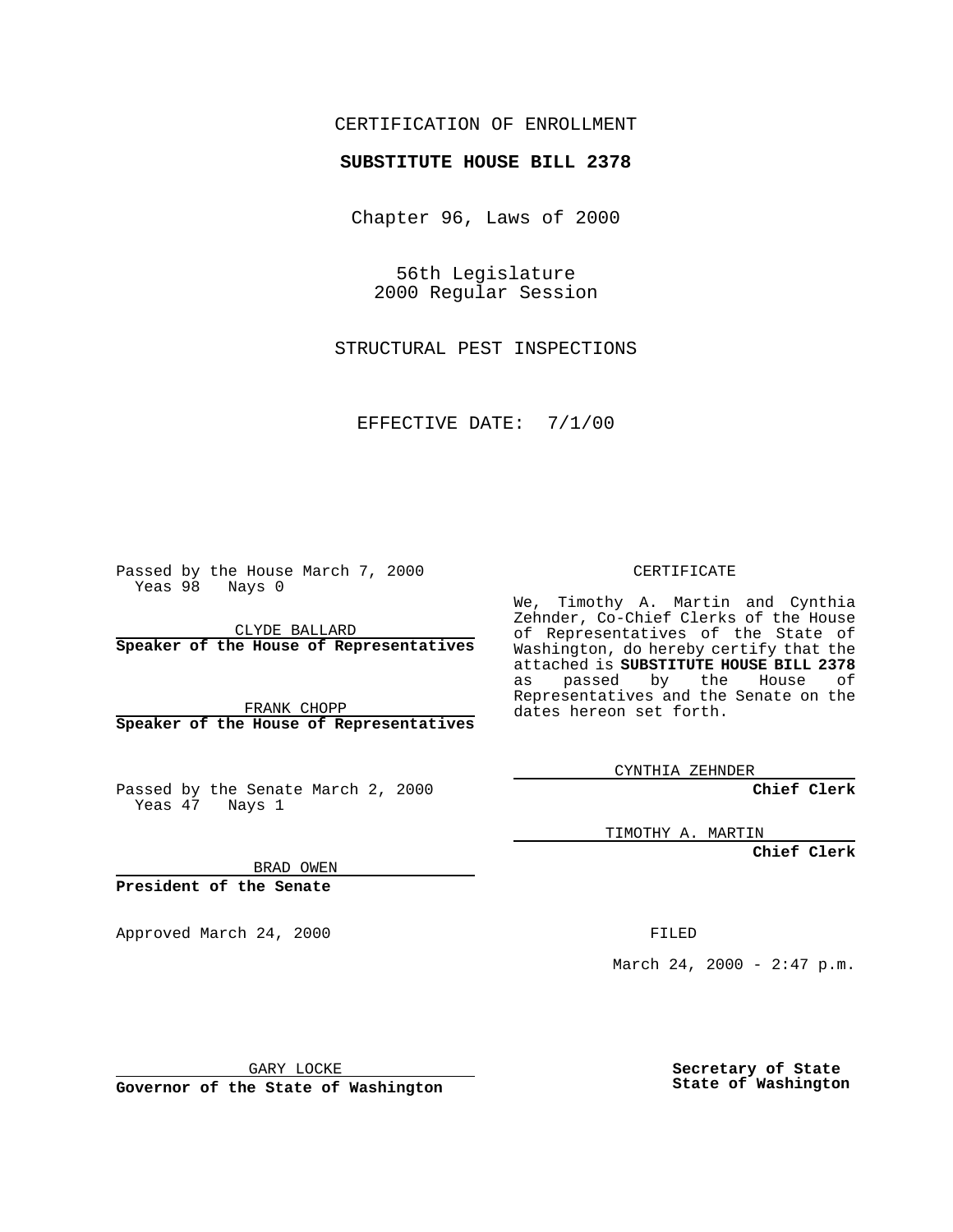# **SUBSTITUTE HOUSE BILL 2378** \_\_\_\_\_\_\_\_\_\_\_\_\_\_\_\_\_\_\_\_\_\_\_\_\_\_\_\_\_\_\_\_\_\_\_\_\_\_\_\_\_\_\_\_\_\_\_

\_\_\_\_\_\_\_\_\_\_\_\_\_\_\_\_\_\_\_\_\_\_\_\_\_\_\_\_\_\_\_\_\_\_\_\_\_\_\_\_\_\_\_\_\_\_\_

## AS AMENDED BY THE SENATE

Passed Legislature - 2000 Regular Session

#### **State of Washington 56th Legislature 2000 Regular Session**

**By** House Committee on Agriculture & Ecology (originally sponsored by Representatives Linville, G. Chandler and Haigh; by request of Department of Agriculture)

Read first time 01/27/2000. Referred to Committee on .

 AN ACT Relating to structural pest inspections; amending RCW 15.58.030, 15.58.150, 15.58.233, 15.58.040, and 15.58.210; adding new sections to chapter 15.58 RCW; prescribing penalties; and providing an effective date.

5 BE IT ENACTED BY THE LEGISLATURE OF THE STATE OF WASHINGTON:

6 **Sec. 1.** RCW 15.58.030 and 1992 c 170 s 1 are each amended to read 7 as follows:

8 As used in this chapter the words and phrases defined in this 9 section shall have the meanings indicated unless the context clearly 10 requires otherwise.

11 (1) "Active ingredient" means any ingredient which will prevent, 12 destroy, repel, control, or mitigate pests, or which will act as a 13 plant regulator, defoliant, desiccant, or spray adjuvant.

14 (2) "Antidote" means the most practical immediate treatment in case 15 of poisoning and includes first aid treatment.

 (3) "Arthropod" means any invertebrate animal that belongs to the phylum arthropoda, which in addition to insects, includes allied 18 classes whose members are wingless and usually have more than six legs; for example, spiders, mites, ticks, centipedes, and isopod crustaceans.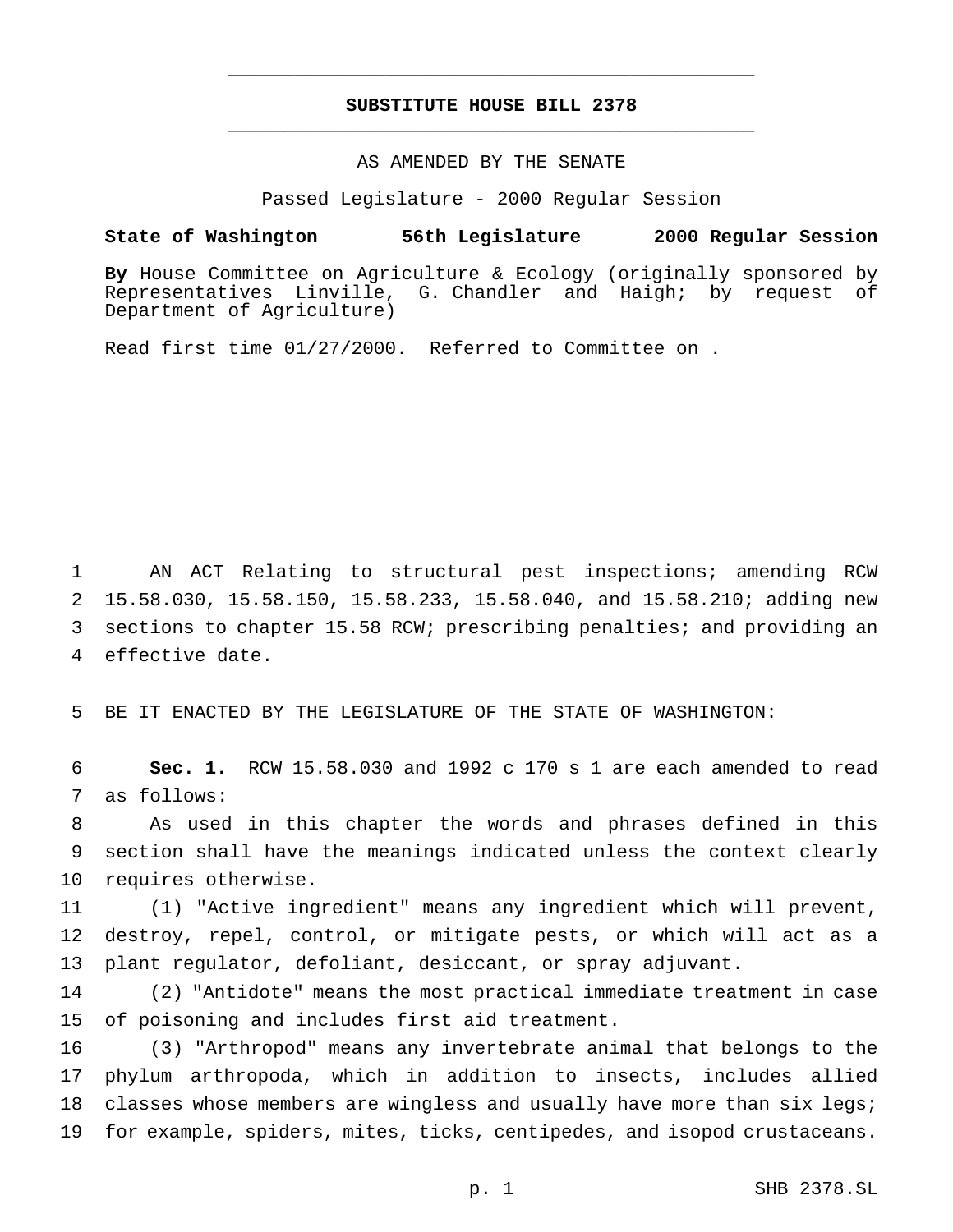(4) "Defoliant" means any substance or mixture of substances intended to cause the leaves or foliage to drop from a plant with or without causing abscission.

 (5) "Department" means the Washington state department of agriculture.

 (6) "Desiccant" means any substance or mixture of substances intended to artificially accelerate the drying of plant tissues.

 (7) "Device" means any instrument or contrivance intended to trap, destroy, control, repel, or mitigate pests, or to destroy, control, repel or mitigate fungi, nematodes, or such other pests, as may be designated by the director, but not including equipment used for the application of pesticides when sold separately from the pesticides.

 (8) "Director" means the director of the department or a duly authorized representative.

 (9) "Distribute" means to offer for sale, hold for sale, sell, barter, or supply pesticides in this state.

 (10) "EPA" means the United States environmental protection agency. (11) "EPA restricted use pesticide" means any pesticide with restricted uses as classified for restricted use by the administrator, EPA.

 (12) "FIFRA" means the federal insecticide, fungicide, and rodenticide act as amended (61 Stat. 163, 7 U.S.C. Sec. 136 et seq.). (13) "Fungi" means all nonchlorophyll-bearing thallophytes (all nonchlorophyll-bearing plants of a lower order than mosses and liverworts); for example, rusts, smuts, mildews, molds, yeasts, and bacteria, except those on or in living persons or other animals.

 (14) "Fungicide" means any substance or mixture of substances intended to prevent, destroy, repel, or mitigate any fungi.

 (15) "Herbicide" means any substance or mixture of substances intended to prevent, destroy, repel, or mitigate any weed.

 (16) "Inert ingredient" means an ingredient which is not an active ingredient.

 (17) "Ingredient statement" means a statement of the name and percentage of each active ingredient together with the total percentage of the inert ingredients in the pesticide, and when the pesticide contains arsenic in any form, the ingredient statement shall also include percentages of total and water soluble arsenic, each calculated as elemental arsenic. In the case of a spray adjuvant the ingredient statement need contain only the names of the principal functioning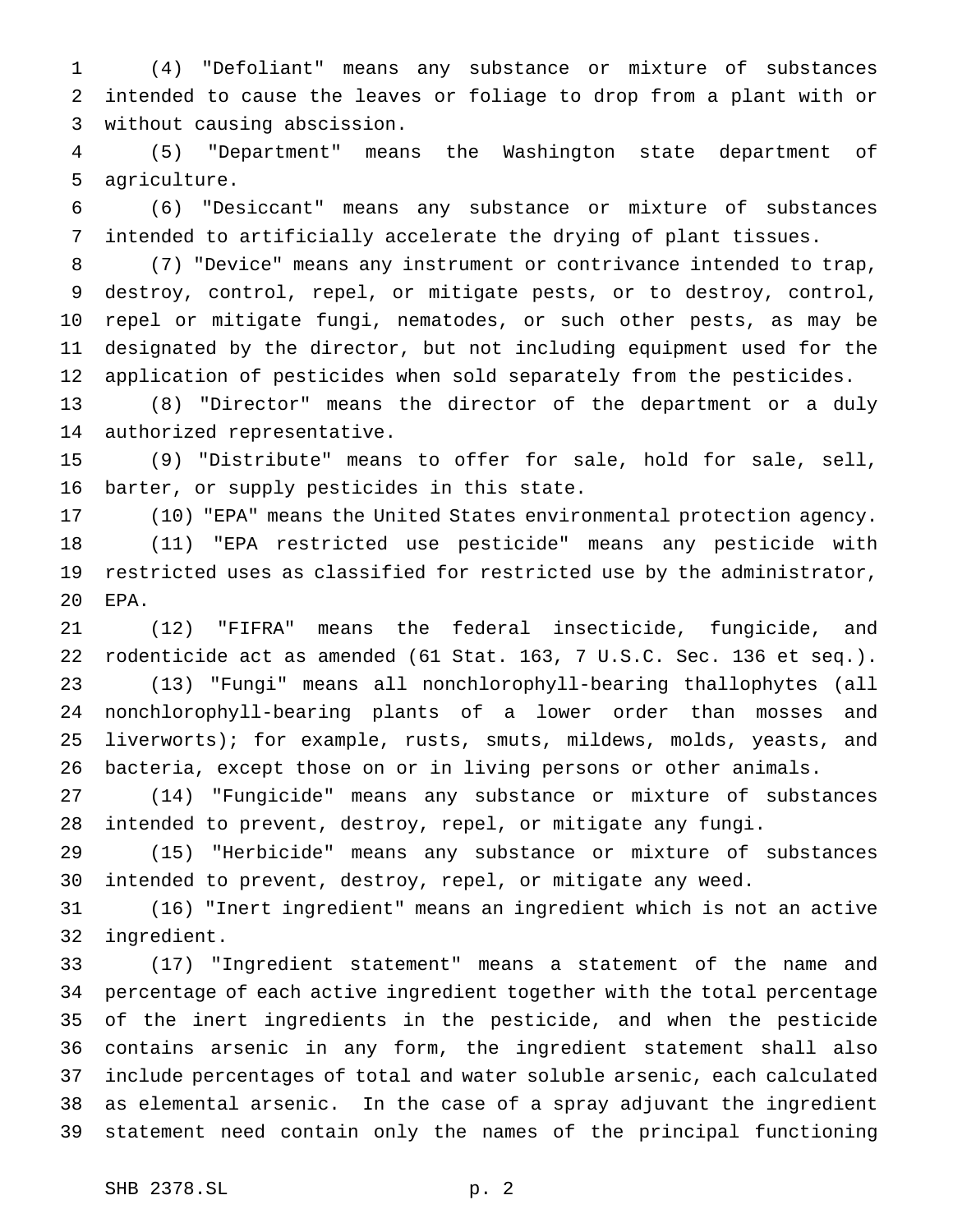agents and the total percentage of the constituents ineffective as spray adjuvants. If more than three functioning agents are present, only the three principal ones need by named.

 (18) "Insect" means any of the numerous small invertebrate animals whose bodies are more or less obviously segmented, and which for the most part belong to the class insecta, comprising six-legged, usually winged forms, for example, beetles, bugs, bees, flies, and to other allied classes of arthropods whose members are wingless and usually have more than six legs, for example, spiders, mites, ticks, centipedes, and isopod crustaceans.

 (19) "Insecticide" means any substance or mixture of substances intended to prevent, destroy, repel, or mitigate any insects which may be present in any environment whatsoever.

 (20) "Inspection control number" means a number obtained from the department that is recorded on wood destroying organism inspection reports issued by a structural pest inspector in conjunction with the 17 transfer, exchange, or refinancing of any structure.

18 (21) "Label" means the written, printed, or graphic matter on, or attached to, the pesticide, device, or immediate container, and the outside container or wrapper of the retail package.

 $((+21+))$   $(22)$  "Labeling" means all labels and other written, printed, or graphic matter:

 (a) Upon the pesticide, device, or any of its containers or wrappers;

 (b) Accompanying the pesticide, or referring to it in any other media used to disseminate information to the public; and

 (c) To which reference is made on the label or in literature accompanying or referring to the pesticide or device except when accurate nonmisleading reference is made to current official publications of the department, United States departments of agriculture; interior; education; health and human services; state agricultural colleges; and other similar federal or state institutions or agencies authorized by law to conduct research in the field of pesticides.

 $((22))$   $(23)$  "Land" means all land and water areas, including airspace and all plants, animals, structures, buildings, devices and contrivances, appurtenant thereto or situated thereon, fixed or mobile, including any used for transportation.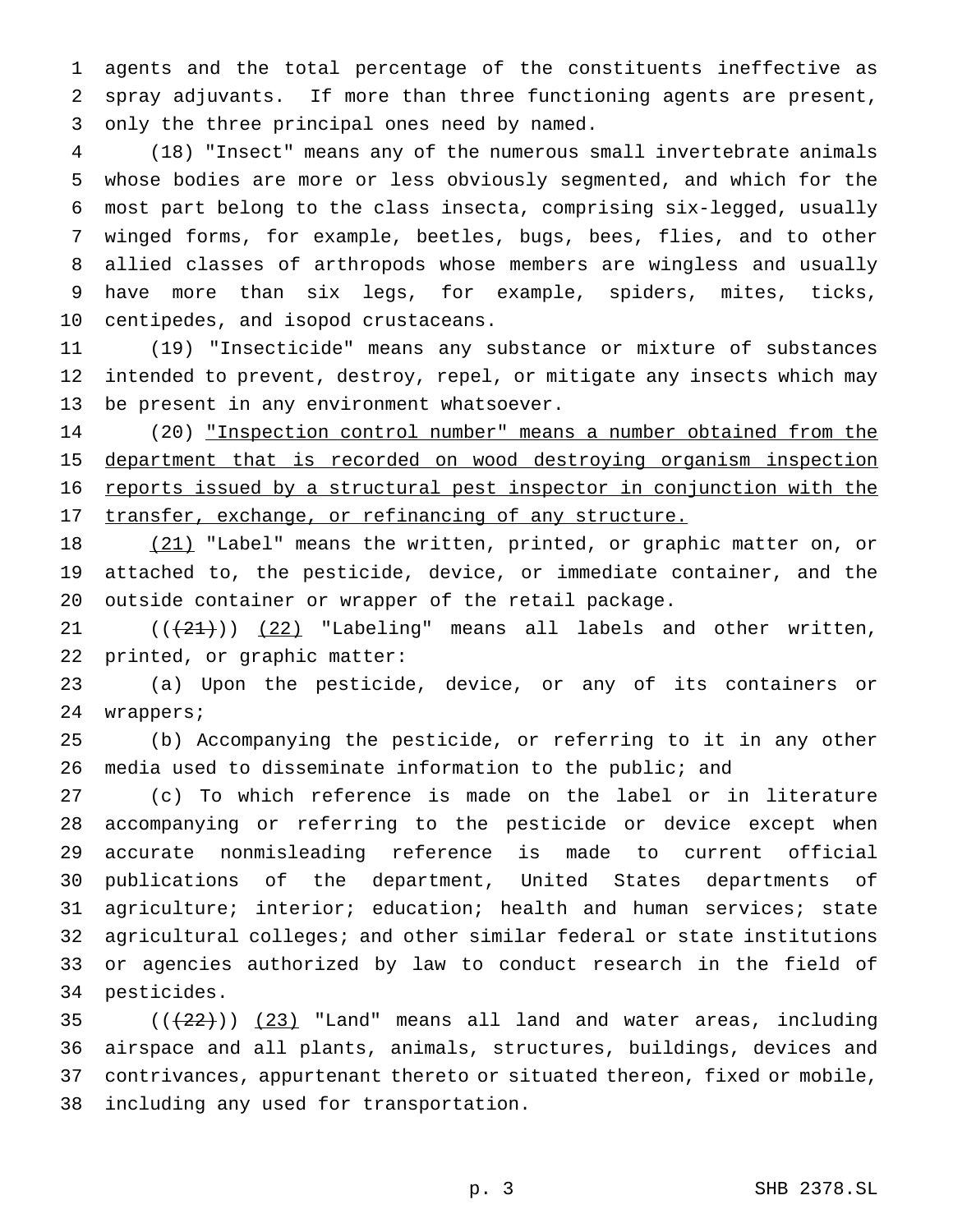1 (( $(23)$ )) (24) "Master license system" means the mechanism established by chapter 19.02 RCW by which master licenses, endorsed for individual state-issued licenses, are issued and renewed using a master application and a master license expiration date common to each renewable license endorsement.

 $((+24))$   $(25)$  "Nematocide" means any substance or mixture of substances intended to prevent, destroy, repel, or mitigate nematodes.  $((+25))$   $(26)$  "Nematode" means any invertebrate animal of the phylum nemathelminthes and class nematoda, that is, unsegmented round worms with elongated, fusiform, or saclike bodies covered with cuticle, and inhabiting soil, water, plants or plant parts, may also be called nemas or eelworms.

13 ((<del>(26)</del>)) (27) "Person" means any individual, partnership, association, corporation, or organized group of persons whether or not incorporated.

 $((+27))$   $(28)$  "Pest" means, but is not limited to, any insect, rodent, nematode, snail, slug, weed and any form of plant or animal life or virus, except virus on or in a living person or other animal, which is normally considered to be a pest or which the director may declare to be a pest.

 ( $(\frac{28}{10})$   $(29)$  "Pest control consultant" means any individual who 22 acts as a structural pest ((control)) inspector, who sells or offers for sale at other than a licensed pesticide dealer outlet or location where they are employed, or who offers or supplies technical advice, supervision, or aid, or makes recommendations to the user of:

(a) Highly toxic pesticides, as determined under RCW 15.58.040;

 (b) EPA restricted use pesticides or restricted use pesticides which are restricted by rule to distribution by licensed pesticide dealers only; or

 (c) Any other pesticide except those pesticides which are labeled and intended for home and garden use only.

32  $((+29))$   $(30)$  "Pesticide" means, but is not limited to:

 (a) Any substance or mixture of substances intended to prevent, destroy, control, repel, or mitigate any insect, rodent, snail, slug, fungus, weed, and any other form of plant or animal life or virus, except virus on or in a living person or other animal which is normally 37 considered to be a pest or which the director may declare to be a pest; (b) Any substance or mixture of substances intended to be used as 39 a plant regulator, defoliant or desiccant; and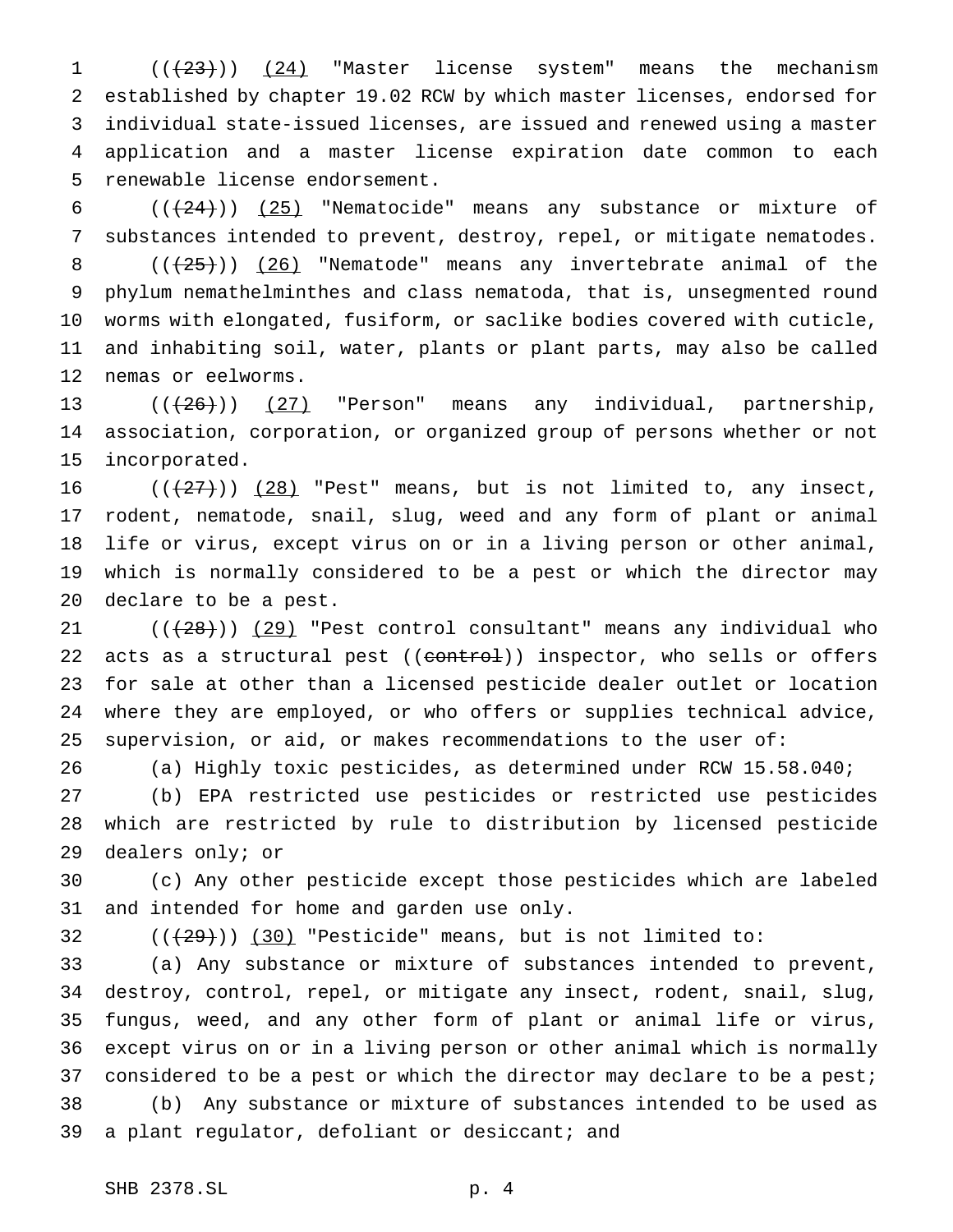(c) Any spray adjuvant.

2 (( $(30)$ )) (31) "Pesticide advisory board" means the pesticide advisory board as provided for in the Washington pesticide application act.

5  $((+31))$   $(32)$  "Pesticide dealer" means any person who distributes any of the following pesticides:

(a) Highly toxic pesticides, as determined under RCW 15.58.040;

 (b) EPA restricted use pesticides or restricted use pesticides which are restricted by rule to distribution by licensed pesticide dealers only; or

 (c) Any other pesticide except those pesticides which are labeled 12 and intended for home and garden use only.

13  $((+32))$   $(33)$  "Pesticide dealer manager" means the owner or other individual supervising pesticide distribution at one outlet holding a pesticide dealer license.

 $((+33))$   $(34)$  "Plant regulator" means any substance or mixture of substances intended through physiological action, to accelerate or retard the rate of growth or maturation, or to otherwise alter the behavior of ornamental or crop plants or their produce, but shall not include substances insofar as they are intended to be used as plant nutrients, trace elements, nutritional chemicals, plant inoculants, or soil amendments.

23 (( $(34)$ )) (35) "Registrant" means the person registering any pesticide under the provisions of this chapter.

25 (( $(35)$ )) (36) "Restricted use pesticide" means any pesticide or device which, when used as directed or in accordance with a widespread and commonly recognized practice, the director determines, subsequent to a hearing, requires additional restrictions for that use to prevent unreasonable adverse effects on the environment including people, lands, beneficial insects, animals, crops, and wildlife, other than pests.

 $((+36))$   $(37)$  "Rodenticide" means any substance or mixture of substances intended to prevent, destroy, repel, or mitigate rodents, or any other vertebrate animal which the director may declare by rule to be a pest.

 $((+37))$   $(38)$  "Spray adjuvant" means any wetting agent, spreading agent, deposit builder, adhesive, emulsifying agent, deflocculating agent, water modifier, or similar agent with or without toxic properties of its own, intended to be used with any other pesticide as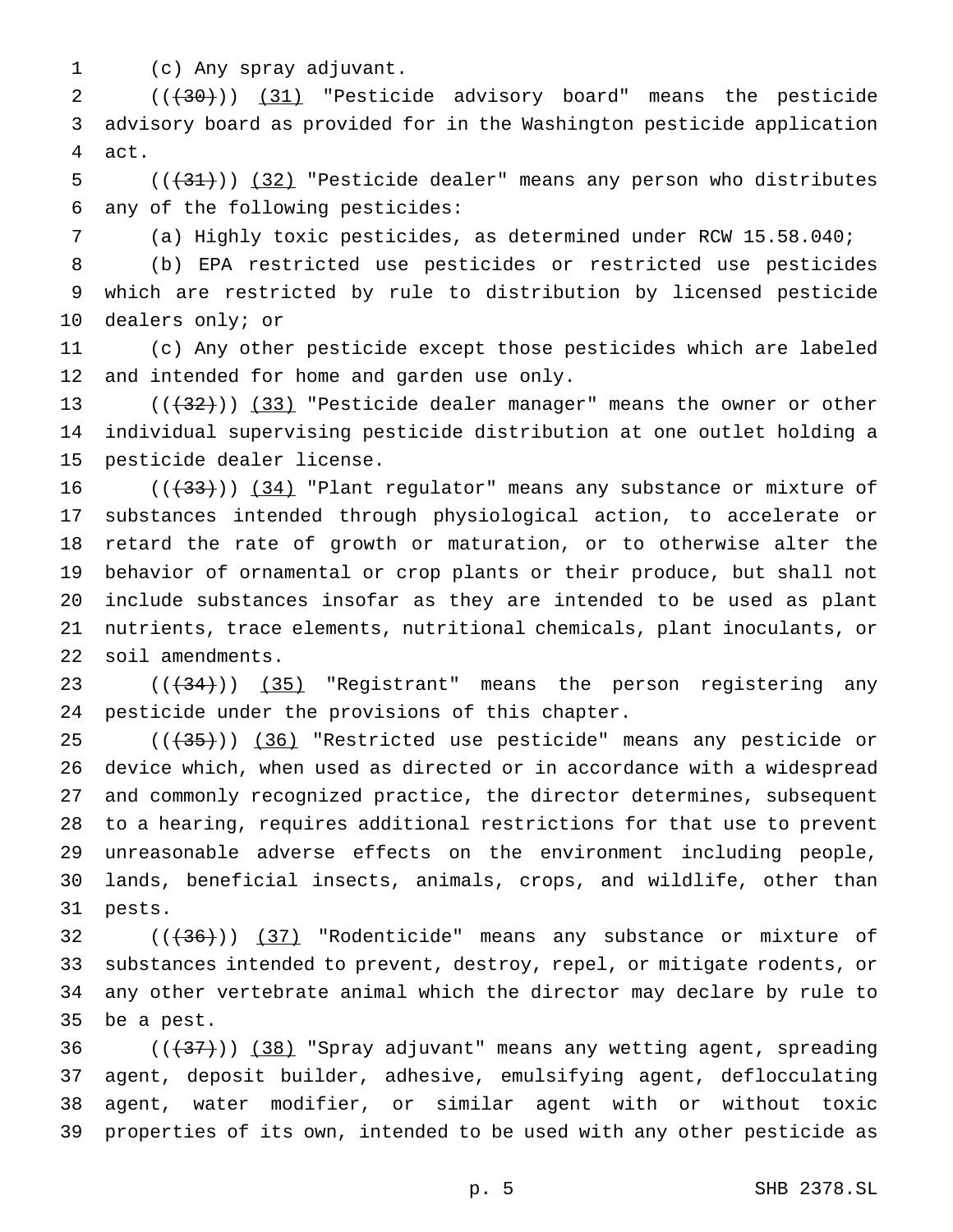an aid to the application or to the effect of the pesticide, and which is in a package or container separate from that of the pesticide with which it is to be used.

 (((38))) (39) "Special local needs registration" means a registration issued by the director pursuant to provisions of section  $24(c)$  of FIFRA.

7 (((39))) (40) "Structural pest ((control)) inspector" means any individual who performs the service of inspecting a building for wood destroying organisms, their damage, or conditions conducive to their infestation.

11 ((<del>(40)</del>)) <u>(41)</u> "Unreasonable adverse effects on the environment" means any unreasonable risk to people or the environment taking into account the economic, social, and environmental costs and benefits of the use of any pesticide, or as otherwise determined by the director. 15  $((+41))$   $(42)$  "Weed" means any plant which grows where not wanted. 16 (43) "Wood destroying organism inspection report" means any written 17 document that reports or comments on the presence or absence of wood destroying organisms, their damage, and/or conducive conditions leading 19 to the establishment of such organisms.

 NEW SECTION. **Sec. 2.** A new section is added to chapter 15.58 RCW to read as follows:

 It is unlawful for any person to issue a wood destroying organism inspection report, prepared in conjunction with the transfer, exchange, or refinancing of any structure, without recording a unique inspection control number on the wood destroying organism inspection report. All wood destroying organism inspection reports completed by the same inspector, relating to a single transfer, exchange, or refinance, shall bear the same unique inspection control number. The responsibility to record the unique inspection control number on the report under this section lies solely with the person issuing the wood destroying organism inspection report.

 NEW SECTION. **Sec. 3.** A new section is added to chapter 15.58 RCW to read as follows:

 (1) The director shall not issue a license to any person who intends to act as a structural pest inspector until the person has furnished evidence of financial responsibility.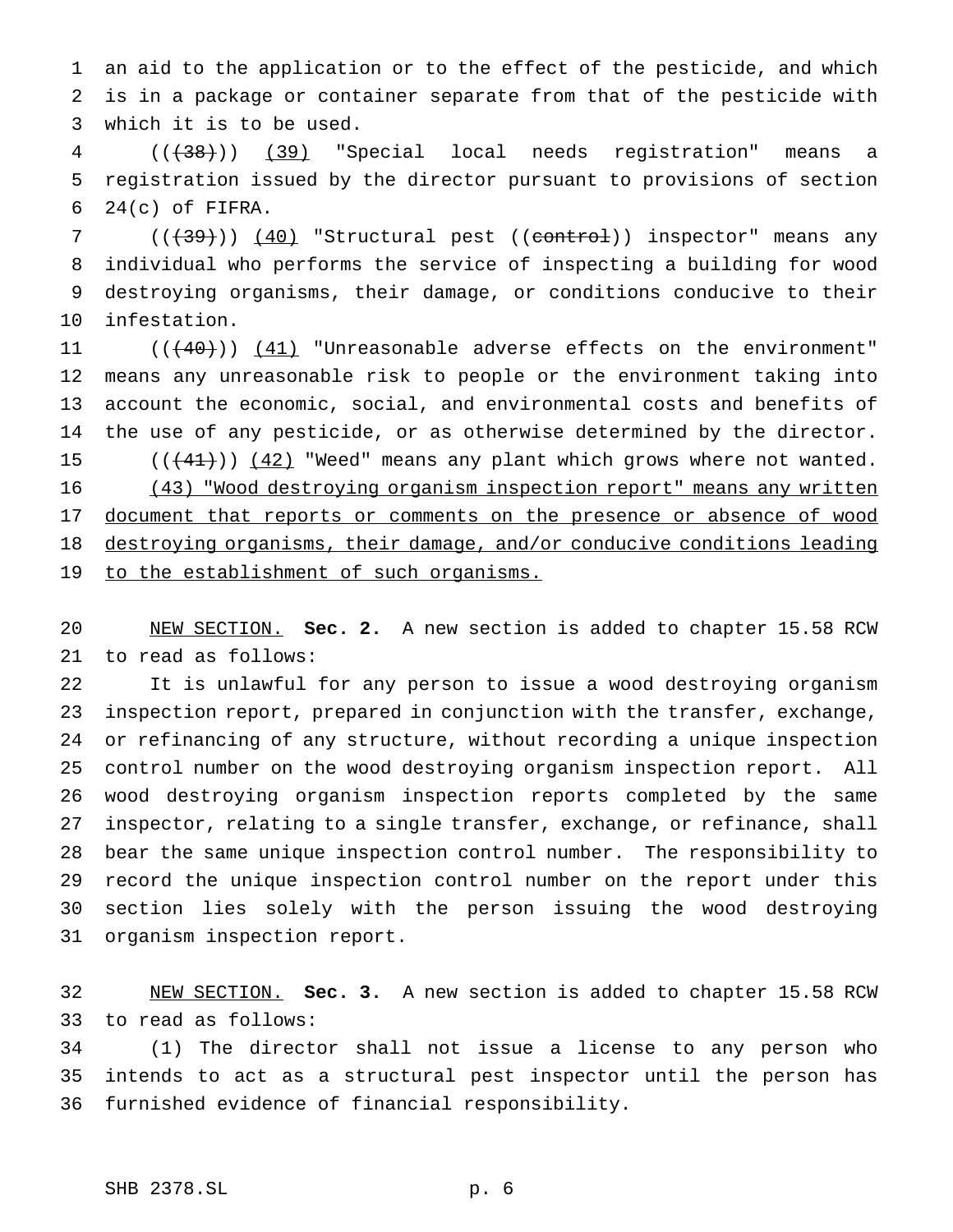(2) Evidence of financial responsibility shall consist of either a surety bond or an errors and omissions insurance policy or certification thereof, protecting persons who may suffer legal damages as a result of actions by the structural pest inspector. The director shall not accept a surety bond or insurance policy except from authorized insurers in this state.

 (3) Evidence of financial responsibility shall be supplied to the department on a financial responsibility insurance certificate or surety bond form.

 NEW SECTION. **Sec. 4.** A new section is added to chapter 15.58 RCW to read as follows:

 (1) The following requirements apply to the amount of surety bond or insurance required for structural pest inspectors.

 (a) The amount of the surety bond or errors and omissions insurance, as provided for in section 3 of this act, shall be not less than twenty-five thousand dollars and fifty thousand dollars respectively. The surety bond or insurance policy shall be maintained at not less than the required sum at all times during the licensed period.

 (b) The director shall be notified ten days before any reduction of insurance coverage at the request of the applicant or cancellation of the surety bond or insurance by the surety or insurer and by the insured.

 (c) The total and aggregate of the surety and insurer for all claims is limited to the face of the surety bond or insurance policy. The director may accept a surety bond or insurance policy in the proper sum that has a deductible clause in an amount not exceeding five thousand dollars for the total amount of surety bond or insurance required by this section. If the applicant has not satisfied the requirement of the deductible amount in any prior legal claim the deductible clause shall not be accepted by the director unless the applicant furnishes the director with a surety bond or insurance policy which shall satisfy the amount of the deductible as to all claims that may arise.

 (2) Insurance policies must be written on an occurrence basis. (3) Insurance policies shall have a minimum three-year occurrence clause.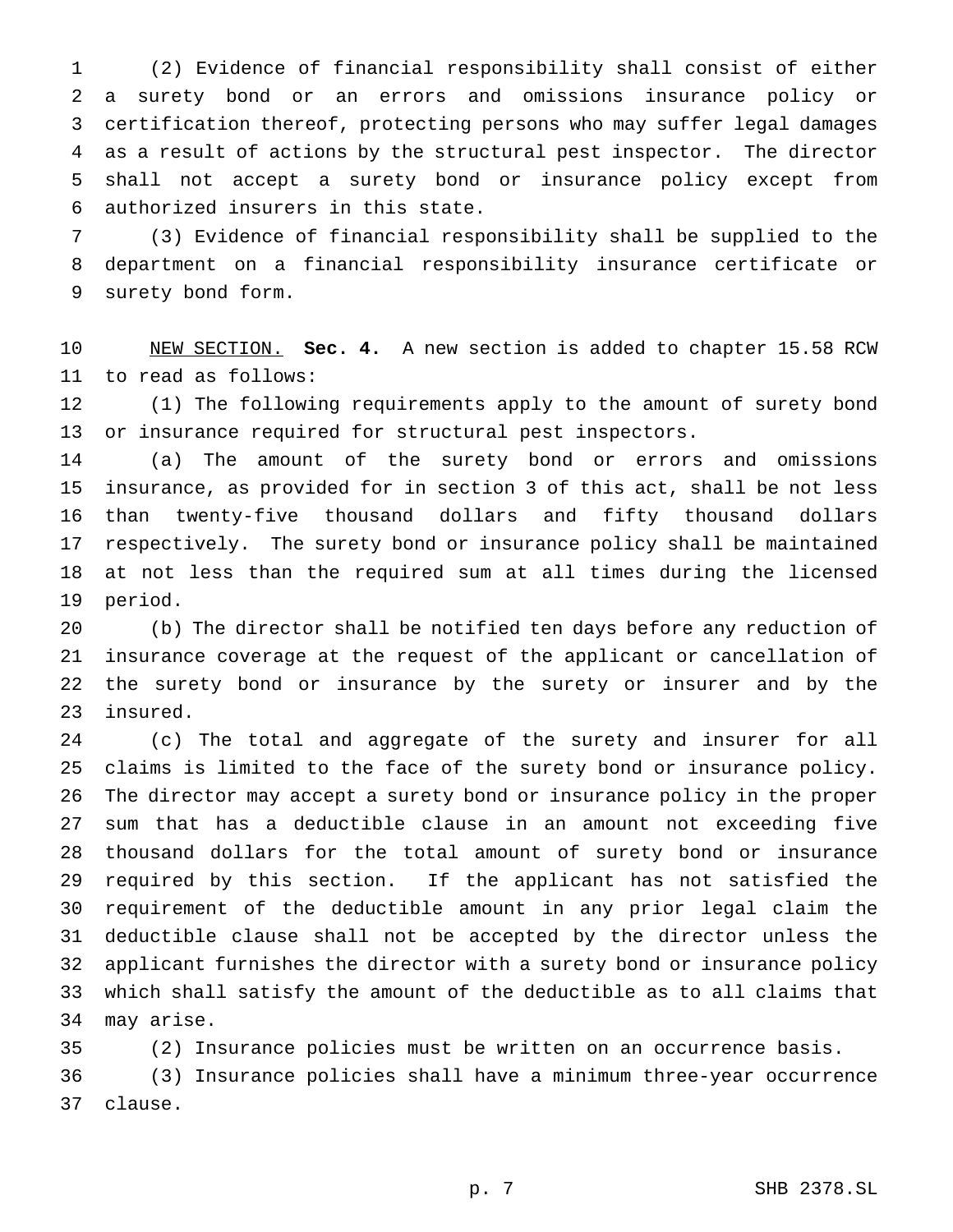NEW SECTION. **Sec. 5.** A new section is added to chapter 15.58 RCW to read as follows:

 Whenever a structural pest inspector's surety bond or insurance policy is reduced below the requirements of section 4 of this act, or whenever the person has failed to provide evidence of financial responsibility as required by section 3 of this act by the expiration date of the previous surety bond or insurance policy, the director shall immediately suspend the person's structural pest inspector license until the person's surety bond or insurance policy again meets the requirements of section 4 of this act.

 **Sec. 6.** RCW 15.58.150 and 1991 c 264 s 3 are each amended to read as follows:

 (1) It is unlawful for any person to distribute within the state or deliver for transportation or transport in intrastate commerce or between points within this state through any point outside this state any of the following:

 (a) Any pesticide which has not been registered pursuant to the provisions of this chapter;

 (b) Any pesticide if any of the claims made for it or any of the directions for its use or other labeling differs from the representations made in connection with its registration, or if the composition of a pesticide differs from its composition as represented in connection with its registration: PROVIDED, That at the discretion of the director, a change in the labeling or formula of a pesticide may be made within a registration period without requiring reregistration 26 of the product;

 (c) Any pesticide unless it is in the registrant's or the manufacturer's unbroken immediate container and there is affixed to such container, and to the outside container or wrapper of the retail package, if there is one through which the required information on the immediate container cannot be clearly read, a label bearing the information required in this chapter and the rules adopted under this chapter;

 (d) Any pesticide including arsenicals, fluorides, fluosilicates, and/or any other white powdered pesticides unless they have been distinctly denatured as to color, taste, odor, or form if so required by rule;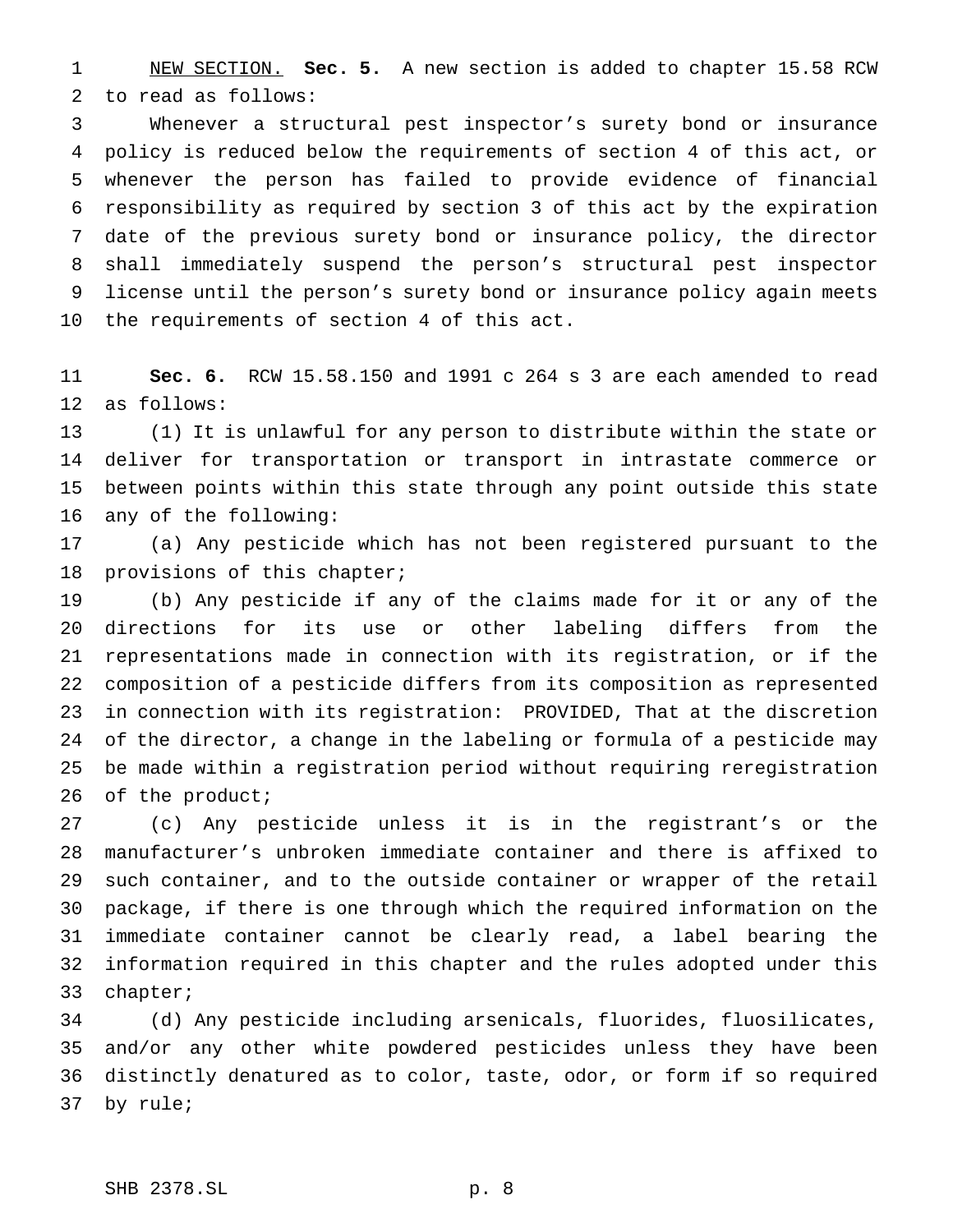(e) Any pesticide which is adulterated or misbranded, or any device which is misbranded;

 (f) Any pesticide in containers, violating rules adopted pursuant to RCW 15.58.040(2)(f) or pesticides found in containers which are unsafe due to damage.

(2) It shall be unlawful:

 (a) To sell or deliver any pesticide to any person who is required by law or rules promulgated under such law to be certified, licensed, or have a permit to use or purchase the pesticide unless such person or the person's agent, to whom sale or delivery is made, has a valid certification, license, or permit to use or purchase the kind and quantity of such pesticide sold or delivered: PROVIDED, That, subject to conditions established by the director, such permit may be obtained immediately prior to sale or delivery from any person designated by the director;

 (b) For any person to detach, alter, deface or destroy, wholly or in part, any label or labeling provided for in this chapter or rules adopted under this chapter, or to add any substance to, or take any substance from, a pesticide in a manner that may defeat the purpose of 20 this chapter or the rules adopted thereunder;

 (c) For any person to use or cause to be used any pesticide contrary to label directions or to regulations of the director if those regulations differ from or further restrict the label directions: PROVIDED, The compliance to the term "contrary to label directions" is 25 enforced by the director consistent with the intent of this chapter;

 (d) For any person to use for his or her own advantage or to reveal, other than to the director or proper officials or employees of the state, or to the courts of the state in response to a subpoena, or to physicians, or in emergencies to pharmacists and other qualified persons for use in the preparation of antidotes, any information relative to formulas of products acquired by authority of RCW 15.58.060;

 (e) For any person to make false, misleading, or erroneous statements or reports concerning any pest during or after a pest inspection or to fail to comply with criteria established by rule for 36 structural pest ((control)) inspections;

 (f) For any person to make false, misleading, or erroneous statements or reports in connection with any pesticide complaint or 39 investigation;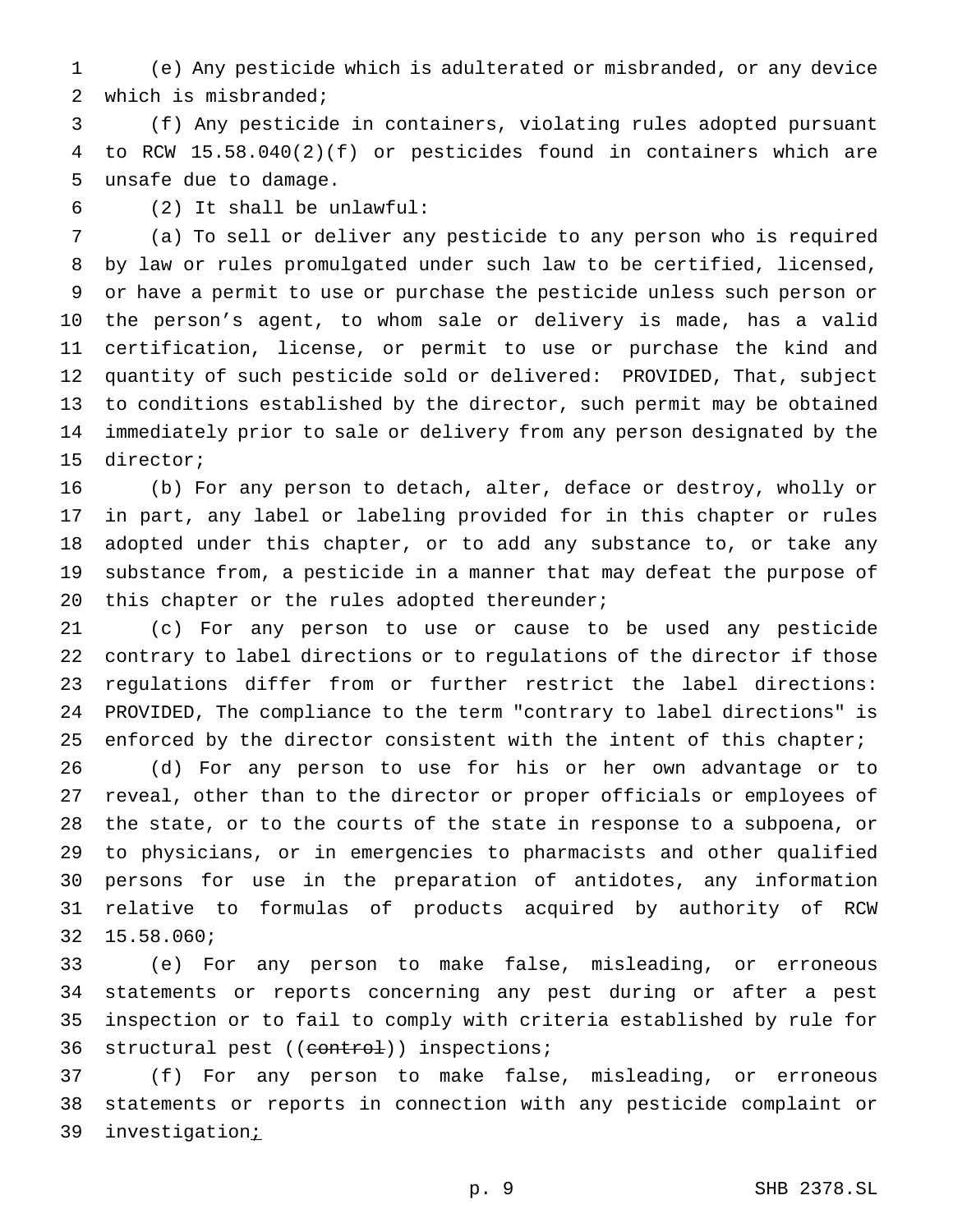(g) For any person to advertise that the person is a licensed structural pest inspector without having a valid pest control

3 consultant license in the category of structural pest inspector.

 **Sec. 7.** RCW 15.58.233 and 1997 c 242 s 10 are each amended to read as follows:

 (1) The director may renew any license issued under this chapter subject to the recertification standards identified in subsection (2) of this section or an examination requiring new knowledge that may be required to apply pesticides.

 (2) Except as provided in subsection (3) of this section, all individuals licensed under this chapter shall meet the recertification standards identified in (a) or (b) of this subsection, every five years, in order to qualify for continuing licensure.

 (a) ((Licensed pesticide applicators)) Individuals licensed under 15 this chapter may qualify for continued licensure through accumulation of recertification credits. Individuals licensed under this chapter shall accumulate a minimum of forty department-approved credits every five years with no more than fifteen credits allowed per year.

 (b) ((Licensed pesticide applicators)) Individuals licensed under 20 this chapter may qualify for continued licensure through meeting the examination requirements necessary to become licensed in those areas in which the licensee operates.

 (3) At the termination of a licensee's five-year recertification period, the director may waive the recertification requirements if the licensee can demonstrate that he or she is meeting comparable recertification standards through another state or jurisdiction or through a federal environmental protection agency-approved government agency plan.

 **Sec. 8.** RCW 15.58.040 and 1997 c 242 s 1 are each amended to read as follows:

 (1) The director shall administer and enforce the provisions of this chapter and rules adopted under this chapter. All the authority and requirements provided for in chapter 34.05 RCW (Administrative Procedure Act) and chapter 42.30 RCW shall apply to this chapter in the adoption of rules including those requiring due notice and a hearing for the adoption of permanent rules.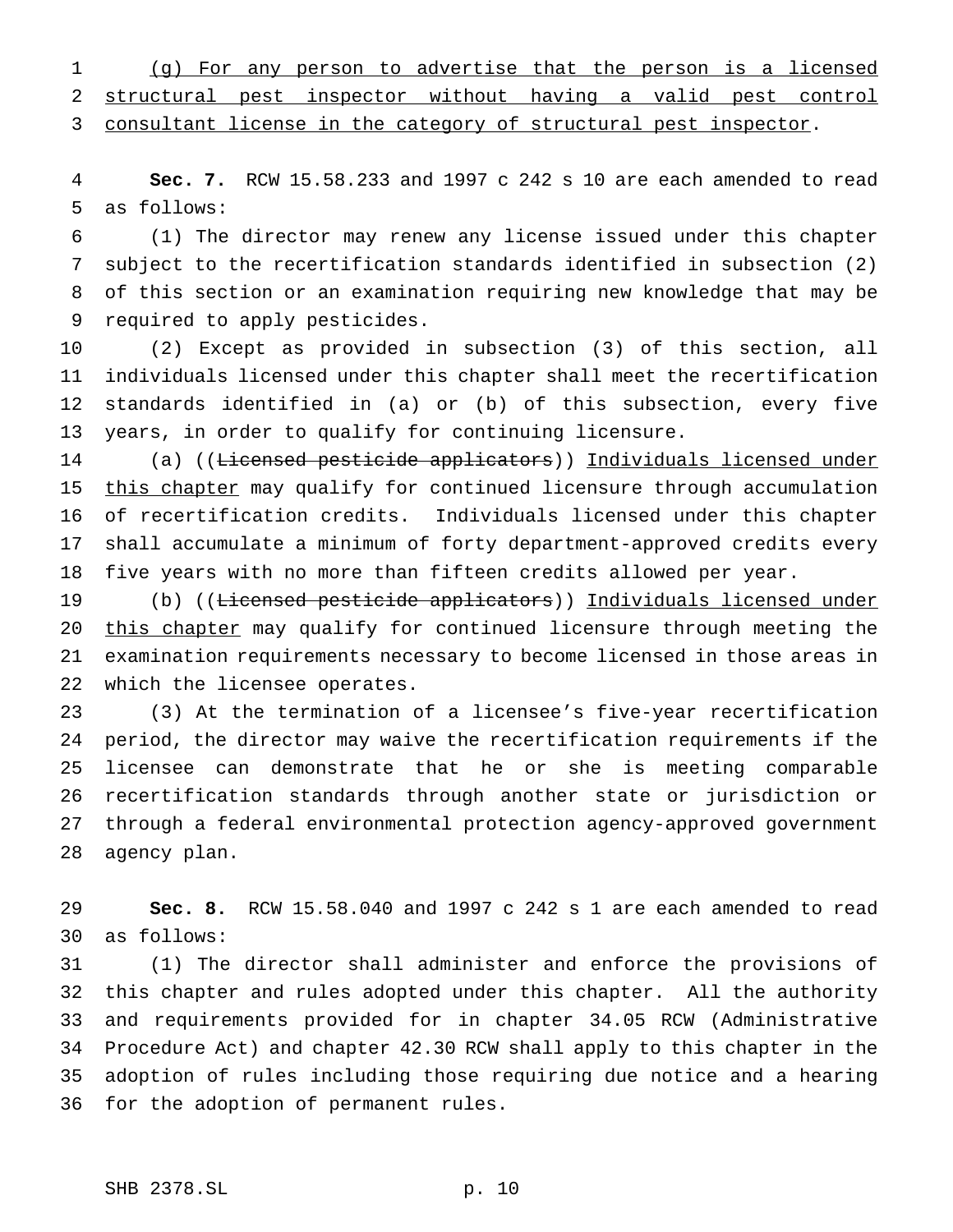(2) The director is authorized to adopt appropriate rules for carrying out the purpose and provisions of this chapter, including but not limited to rules providing for:

 (a) Declaring as a pest any form of plant or animal life or virus which is injurious to plants, people, animals (domestic or otherwise), land, articles, or substances;

 (b) Determining that certain pesticides are highly toxic to people. For the purpose of this chapter, highly toxic pesticide means any pesticide that conforms to the criteria in 40 C.F.R. Sec. 156.10 for toxicity category I due to oral inhalation or dermal toxicity. The director shall publish a list of all pesticides, determined to be highly toxic, by their common or generic name and their trade or brand name if practical. Such list shall be kept current and shall, upon request, be made available to any interested party;

 (c) Determining standards for denaturing pesticides by color, taste, odor, or form;

 (d) The collection and examination of samples of pesticides or devices;

 (e) The safe handling, transportation, storage, display, distribution, and disposal of pesticides and their containers;

 (f) Restricting or prohibiting the use of certain types of containers or packages for specific pesticides. These restrictions may apply to type of construction, strength, and/or size to alleviate danger of spillage, breakage, misuse, or any other hazard to the public. The director shall be guided by federal regulations concerning pesticide containers;

(g) Procedures in making of pesticide recommendations;

 (h) Adopting a list of restricted use pesticides for the state or for designated areas within the state if the director determines that such pesticides may require rules restricting or prohibiting their distribution or use. The director may include in the rule the time and conditions of distribution or use of such restricted use pesticides and may, if it is found necessary to carry out the purpose and provisions of this chapter, require that any or all restricted use pesticides shall be purchased, possessed, or used only under permit of the director and under the director's direct supervision in certain areas and/or under certain conditions or in certain quantities or concentrations. The director may require all persons issued such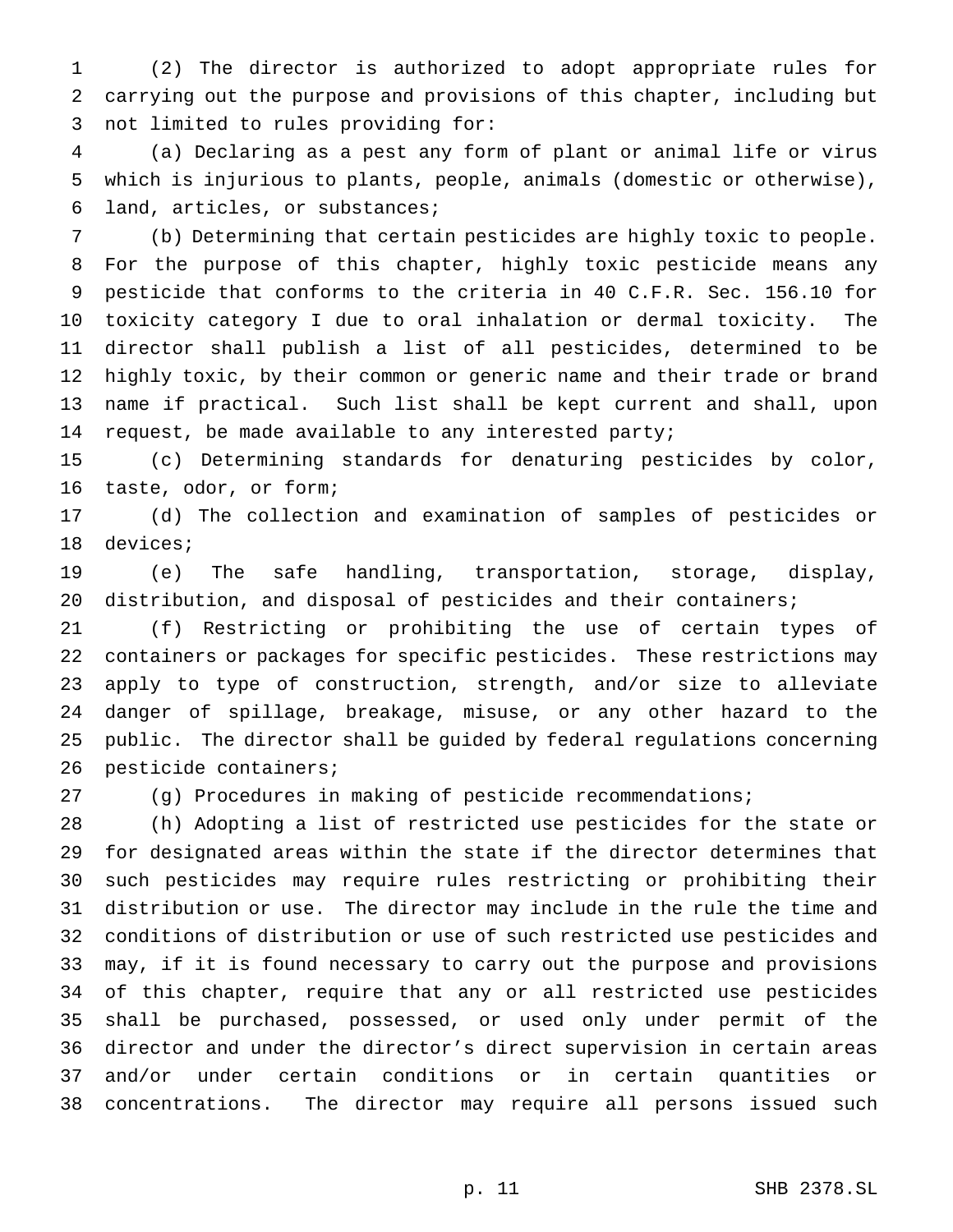permits to maintain records as to the use of all the restricted use pesticides;

 (i) Label requirements of all pesticides required to be registered under provisions of this chapter;

(j) Regulating the labeling of devices;

 (k) The establishment of criteria governing the conduct of a 7 structural pest ((control)) inspection; and

 (l) Declaring crops, when grown to produce seed specifically for crop reproduction purposes, to be nonfood and/or nonfeed sites of pesticide application. The director may include in the rule any restrictions or conditions regarding: (i) The application of pesticides to the designated crops; and (ii) the disposition of any portion of the treated crop.

 (3) For the purpose of uniformity and to avoid confusion endangering the public health and welfare the director may adopt rules in conformity with the primary pesticide standards, particularly as to labeling, established by the United States environmental protection agency or any other federal agency.

 **Sec. 9.** RCW 15.58.210 and 1997 c 242 s 6 are each amended to read as follows:

 (1) Except as provided in subsection (2) of this section, no individual may perform services as a pest control consultant without obtaining a license from the director. The license shall expire annually on a date set by rule by the director. Except as provided in subsection (3) of this section, no individual may act as a structural 26 pest ((control)) inspector without first obtaining from the director a pest control consultant license in the special category of structural 28 pest ((control)) inspector. Application for a license shall be on a form prescribed by the director and shall be accompanied by a fee of forty-five dollars.

 (2) The following are exempt from the licensing requirements of subsection (1) of this section when acting within the authorities of their existing licenses issued under chapter 17.21 RCW: Licensed commercial pesticide applicators and operators; licensed private-commercial applicators; and licensed demonstration and research applicators. The following are also exempt from the licensing requirements of subsection (1) of this section: Employees of federal, state, county, or municipal agencies when acting in their official